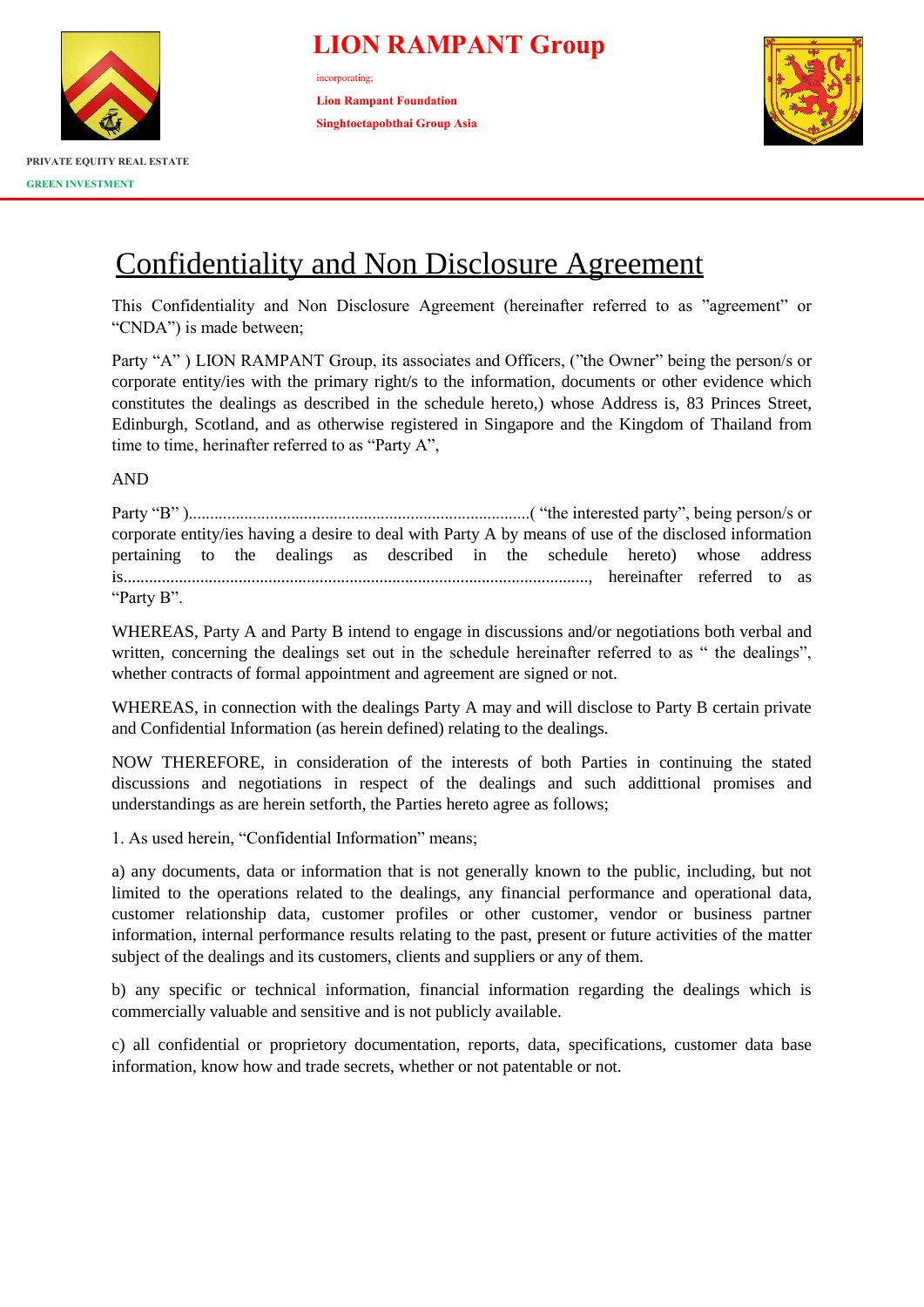

incorporating; **Lion Rampant Foundation Singhtoetapobthai Group Asia**



d) information falling under any of (a) (b) and/or (c) above which when disclosed orally is identified as Confidential Information at the time of disclosure and confirmed as Confidential Information in writing within five (5) days of such disclosure by either or both Parties to the addresses shown above.

2. Party A may and will provide to Party B any relevant Confidential Information to enable Party B to more fully assess the commercial attractiveness of the dealings described in the schedule hereto. Withholding of any information relevant to ensuring a full and balanced consideration by either Party shall void all and any liability between the Parties. Party B accepts no responsibility related to such failure to disclose by Party A and will not be subjected to any claims for compensation either commercially or at Law related to same.

3. Neither this CNDA nor any provision of information under it will be construed as creating, conveying, transferring, granting or conferring upon Party B any rights, licencse or authority in or to the information so provided or otherwise.

4. The Parties acknowledge and understand that any release of information by Party A shall not commit or bind either Party to enter into a contract or otherwise and that Party B shall not rely on any information provided by Party A as a commitment or an inducement to act or not to act in any given manner. Party A shall not be liable to Party B in any manner whatsoever for any decisions, obligations, costs or expenses incurred, changes in business practices, plans, organisation, products, services or otherwise by Party B as a result of this CNDA or any provision of information hereunder, unless specified in writing in a further agreement and agreed to by both Parties.

5. Party B agrees to regard and preserve as Confidential all confidential information provided by Party A which has been or may be obtained from any source as a result of discussions in respect of the dealings. In maintaining confidentiality hereunder, each of the Parties agrees it shall not, without first obtaining the written consent of the other, disclose or make available to any third party, person, firm or enterprise, reproduce or transmit, or use (directly or indirectly) for its own benefit or the benefit of others, any Confidential Information of any of the Parties.

6. The Parties agree that information will NOT be considered "Confidential Information" to the extent, but only to the extent, that such information;

a) is already known to the receiving Party free of any confidentiality obligation at the time it is obtained,

b) is or becomes publicly known through no wrongfull act of the receiving Party,

c) is rightfully received from a third party without restriction and without breach of this agreement or,

d) is subsequently and independently developed by employees, consultants or agents of the Party without reference or access to the Confidential Information subject of this CNDA.

7.The Parties agree that if there is a breach or threatened breach of the provisions of this CNDA, the non-breaching Party will not have adequate remedy in money or damages and accordingly shall be entitled to injunctive relief, provided however no specification in this CNDA of any particular remedy shall not be construed as a waiver or prohibition of any other remedies in the event of a breach or threatened breach of this agreement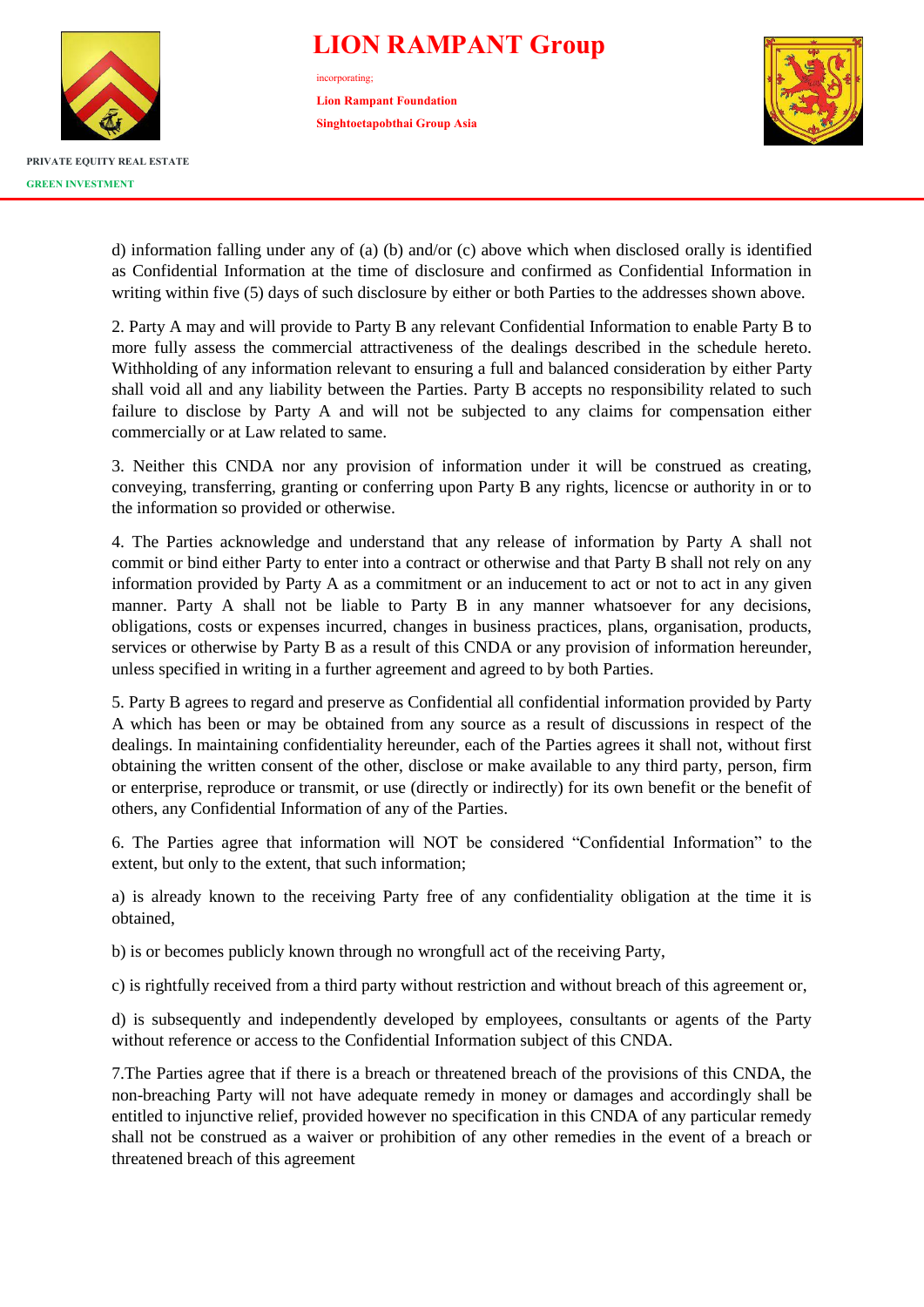

incorporating; **Lion Rampant Foundation Singhtoetapobthai Group Asia**



8. Party B shall upon the written request of Party A immediately return to Party A all Confidential Information provided by Party A in Party B's posssession or control which is in a physical form or recorded or stored by electronic means or otherwise, including all copies thereof.

9. Each party acknowledges and agrees that irrespective of any discussions, letters, memos and exchange of correspondence in respect of the dealings set out in the schedule hereto Party B shall be under no obligation whatsoever to enter into any binding commitment regarding the dealings.

10.This Agreement shall be governed by and construed in accordance with the Laws of a) Scotland , b) Singapore and c) the Kingdom of Thailand as and where relevant.

SCHEDULE of Dealings follows next page;